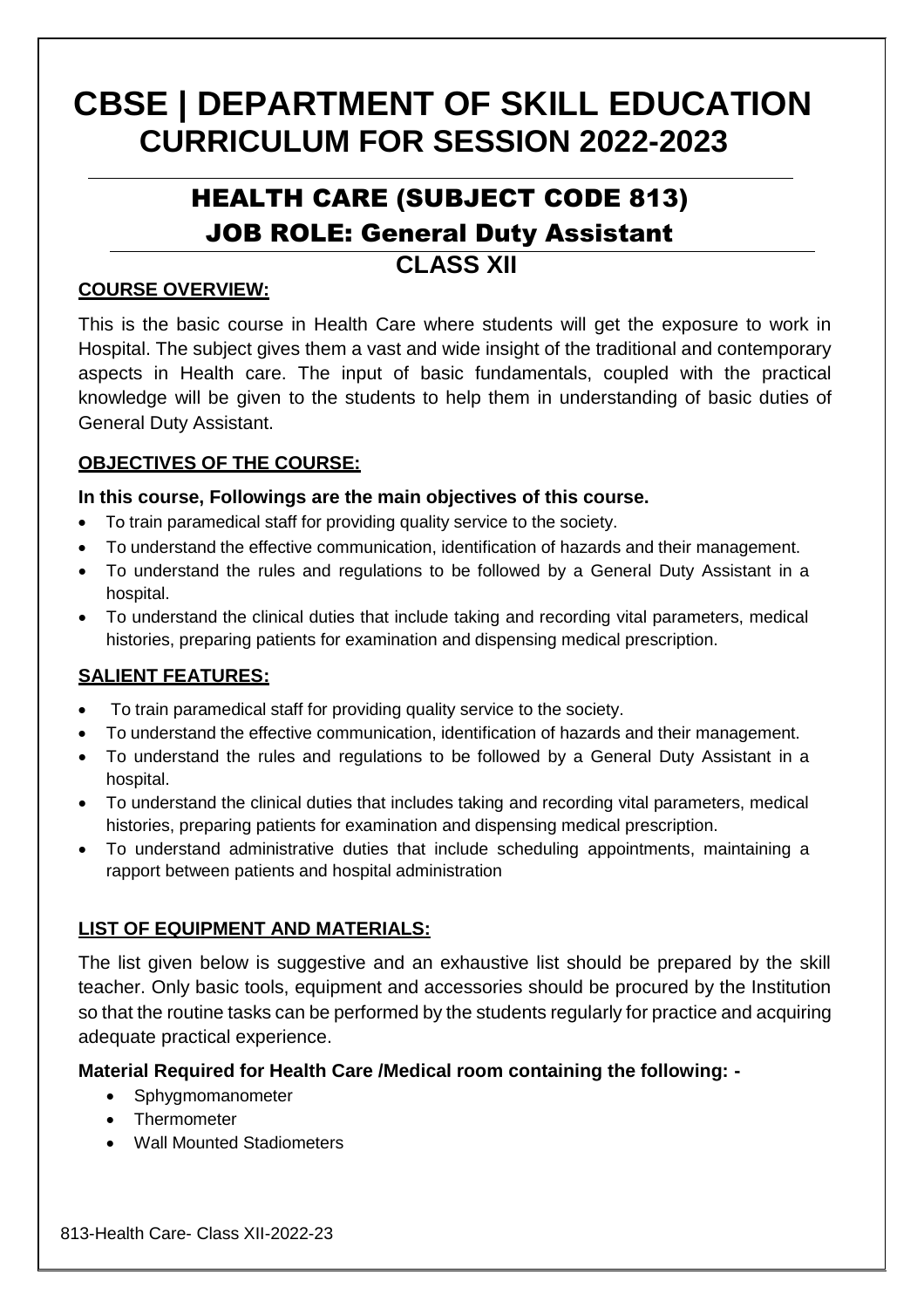- Weighing scale
- Hospital bed with pillow
- Side Table or trav
- **Bedside small stool**
- Hospital Stretchers
- Blanket
- First Aid box
- **Sanitizers**
- Wheel Chair
- Nebulizer
- **Mattresses**
- Small Wastebasket or a bucket lined with a plastic garbage bag
- Clock
- Good source of light
- Large bottle for water
- Clipboard with paper and a pen for writing in the daily log
- Bell or noisemaker to call for assistance
- Cotton balls
- Rubbing alcohol
- Measuring cup capable for holding 250 ml
- Aprons for GDA
- Latex household cleaning gloves for GDA
- Disposable vinyl gloves
- N95 respiratory masks for use when sick person is coughing or sneezing
- Medicines like Ibuprofen for reducing fever, sore throat and muscle aches
- ORS to prevent dehydration
- Good ventilation

#### **CAREER OPPORTUNITIES:**

This basic course of Health Care will teach the students to learn how to analyze customer demand and promote good care to patients in hospital. This course will allow students to work in many different areas of paramedical departments. While all teach health care concept, this course is tailored for particular objective in order to most effectively prepare the students for theirparamedic career, which can range from Paramedical staff to nurse and GDA

#### **VERTICAL MOBILITY:**

This course will assist the participating students to further update their career by vertically moving either to B.Sc. Nursing and health care oriented applied undergraduate courses of different university.

#### **CURRICULUM:**

This course is a planned sequence of instructions consisting of Units meant for developing employability and Skills competencies of students of Class XI and XII opting for Skills subject along with other subjects.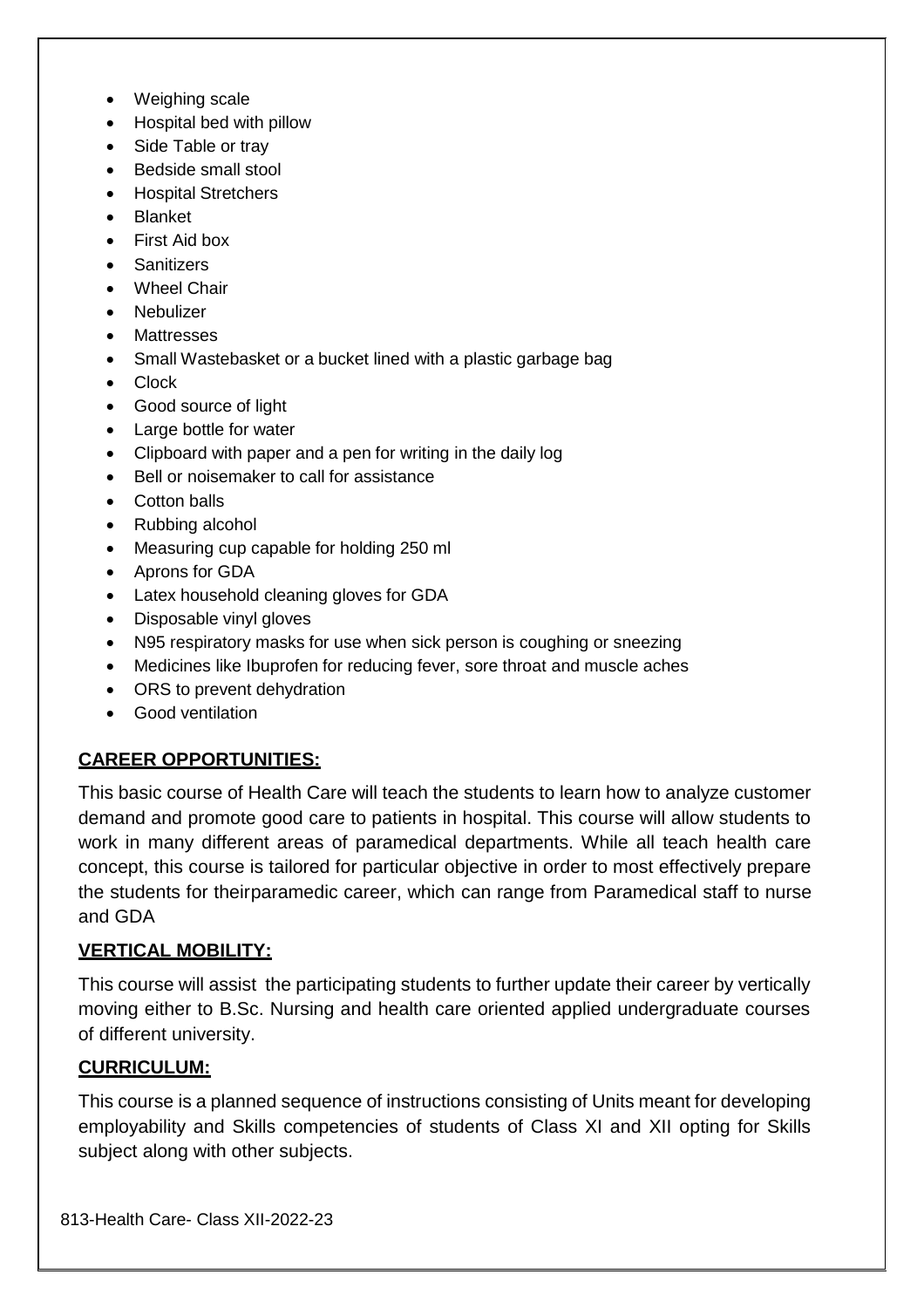### HEALTH CARE XII (SUBJECT CODE 813) **Total Marks: 100 (Theory-60 + Practical-40)**

|                    | <b>UNITS</b>                                                        | <b>NO. OF HOURS</b><br>for Theory and<br><b>Practical</b><br>260 | <b>MAX. MARKS</b><br>for Theory<br>and Practical<br>100 |
|--------------------|---------------------------------------------------------------------|------------------------------------------------------------------|---------------------------------------------------------|
|                    | <b>Employability Skills</b>                                         |                                                                  |                                                         |
|                    | Unit 1: Communication Skills-IV*                                    | 13                                                               |                                                         |
|                    | Unit 2: Self-Management Skills-IV                                   | 07                                                               | 3                                                       |
|                    | Unit 3 : ICT Skills-IV                                              | 13                                                               | 3                                                       |
| Part A             | Unit 4 : Entrepreneurial Skills-IV                                  | 10                                                               | $\overline{4}$                                          |
|                    | Unit 5 : Green Skills-IV*                                           | 07                                                               |                                                         |
|                    | <b>Total</b>                                                        | 50                                                               | 10                                                      |
|                    | <b>Subject Specific Skills</b>                                      |                                                                  |                                                         |
|                    | Unit 1: Medical record/                                             | 10                                                               | 05                                                      |
|                    | Documentation                                                       |                                                                  |                                                         |
|                    | Unit 2: Role of General Duty<br>Assistant in Elderly Care and Child | 30                                                               | 10                                                      |
| m                  | Care                                                                |                                                                  |                                                         |
|                    | Unit 3: Bio waste Management                                        | 20                                                               | 10 <sup>1</sup>                                         |
| Part               | Unit 4: Operation Theatre                                           | 20                                                               | 05                                                      |
|                    | Unit 5: Role of General Duty                                        |                                                                  |                                                         |
|                    | Assistant in Disaster Management<br>and Emergency response          | 20                                                               | 10                                                      |
|                    | Unit 6: Self Management and                                         | 20                                                               | 10                                                      |
|                    | <b>Career Scope</b>                                                 |                                                                  |                                                         |
|                    | <b>Total</b>                                                        | 120                                                              | 50                                                      |
|                    | <b>Practical Work</b>                                               |                                                                  |                                                         |
| $\bigcirc$<br>Part | Project<br>Viva                                                     |                                                                  | 10<br>$\overline{05}$                                   |
|                    | <b>Practical File</b>                                               |                                                                  | $\overline{15}$                                         |
|                    | Demonstration of skill competency                                   | 90                                                               | 10                                                      |
|                    | via Lab Activities<br><b>Total</b>                                  | 90                                                               |                                                         |
|                    | <b>GRAND TOTAL</b>                                                  | 260                                                              | 40<br>100                                               |
|                    |                                                                     |                                                                  |                                                         |

**Note: \* marked units are to be assessed through Internal Assessment/ Student Activities. They are not to be assessed in Theory Exams**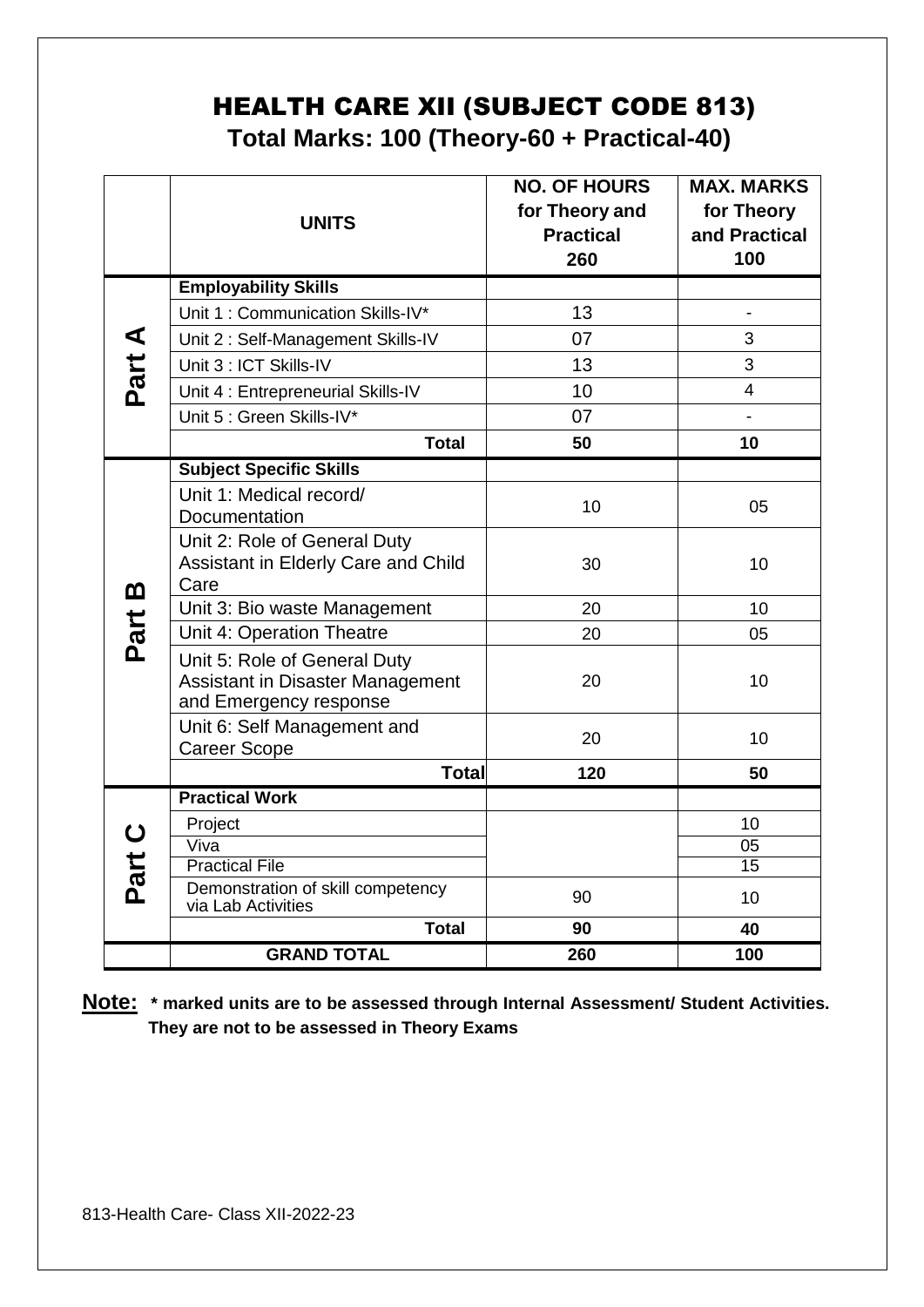#### **DETAILED CURRICULUM/TOPICS:XII**

#### **Part-A: EMPLOYABILITY SKILLS**

| <b>S. No.</b> | <b>Units</b>                                               | <b>Duration</b><br>in Hours |
|---------------|------------------------------------------------------------|-----------------------------|
| 1.            | Unit 1: Communication Skills-IV*                           | 13                          |
| 2.            | Unit 2: Self-management Skills-IV                          | 07                          |
| 3.            | Unit 3: Information and Communication Technology Skills-IV | 13                          |
| 4.            | Unit 4: Entrepreneurial Skills-IV                          | 10                          |
| 5.            | Unit 5: Green Skills-IV*                                   | በ7                          |
|               | <b>TOTAL DURATION</b>                                      | 50                          |

#### **Note: \* marked units are to be assessed through Internal Assessment/ Student Activities. They are not to be assessed in Theory Exams**

**The detailed curriculum/ topics to be covered under Part A: Employability Skills can be downloaded from CBSE website**.

#### **Part-B – SUBJECT SPECIFIC SKILLS**

| <b>S. No.</b> | <b>Units</b>                                                                            | <b>Duration</b><br>in Hours |
|---------------|-----------------------------------------------------------------------------------------|-----------------------------|
| 1.            | Unit 1: Medical record/Documentation                                                    | 10                          |
| 2.            | Unit 2: Role of General Duty Assistant in Elderly Care and<br><b>Child Care</b>         | 30                          |
| 3.            | Unit 3: Bio waste Management                                                            | 20                          |
| 4.            | Unit 4: Operation Theatre                                                               | 20                          |
| 5.            | Unit 5: Role of General Duty Assistant in Disaster<br>Management and Emergency response | 20                          |
| 6.            | Unit 6: Self Management and Career Scope                                                | 20                          |
|               | <b>TOTAL DURATION</b>                                                                   | 120                         |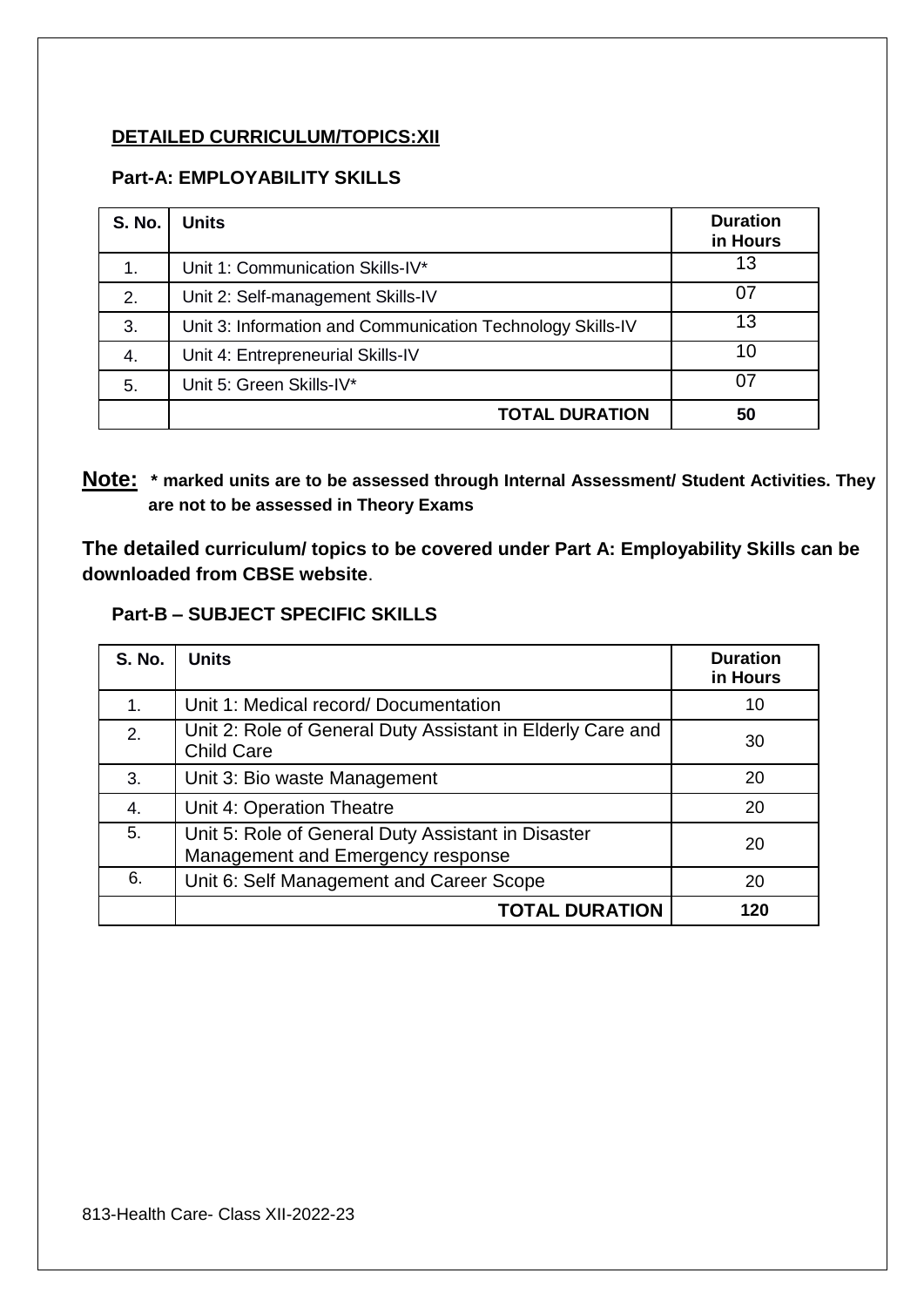| <b>UNIT</b>                           | <b>SUB-UNIT</b>                    | <b>SESSION/ ACTIVITY/ PRACTICAL</b>                                                                                         |
|---------------------------------------|------------------------------------|-----------------------------------------------------------------------------------------------------------------------------|
| 1. Medical                            | 1.1 Preparing                      | Session: Understanding about                                                                                                |
| record/                               | medical record                     | Purpose of Documentation                                                                                                    |
| Documentation                         |                                    | <b>Patient Documentation</b><br>$\bullet$                                                                                   |
|                                       | 1.2 Principles of<br>documentation | Session: Understanding the basic principle of Documentation.                                                                |
|                                       | 1.3 Content of                     | Session: Understanding the classification of hospitals                                                                      |
|                                       | medical<br>documentation           | Content of documentation.                                                                                                   |
|                                       |                                    | • Type of entries.                                                                                                          |
|                                       |                                    | Activity: Prepare the chart on different types of entries of<br>Patient.                                                    |
|                                       | 1.4 Maintaining                    | <b>Session: Understanding about</b>                                                                                         |
|                                       | record                             | Source oriented medical record.                                                                                             |
|                                       |                                    | Problem oriented medical record.                                                                                            |
|                                       |                                    | Documentation format.                                                                                                       |
|                                       |                                    | Maintenance of record.                                                                                                      |
|                                       |                                    | Types of records.<br>Role of GDA in maintaining record.                                                                     |
|                                       |                                    | <b>Activity:</b>                                                                                                            |
|                                       |                                    | Preparing and maintaining of the medical record of the sick                                                                 |
|                                       |                                    | students who are coming to medical room.                                                                                    |
|                                       |                                    | Preparing medical form (containing personal details and                                                                     |
|                                       |                                    | past medical history) for sick students who will come to Medical                                                            |
|                                       |                                    | room.                                                                                                                       |
| 2. Role of                            | 2.1 Introduction to                | <b>Session: Understanding about</b>                                                                                         |
| GeneralDuty                           | care of elderly                    | Thinking about Elderly people                                                                                               |
| Assistant in                          |                                    | Myths and Fact about Aging.                                                                                                 |
| <b>Elderly Care</b><br>and Child Care |                                    | Activity: Decorating the board about the elderly care in school                                                             |
|                                       |                                    | to create awareness about the Myths and Facts of elderly<br>people.                                                         |
|                                       | 2.2 Age related                    | Session:                                                                                                                    |
|                                       | changes in people                  | Understanding about the physical changes that take place with                                                               |
|                                       |                                    | age.                                                                                                                        |
|                                       | 2.3 Basic needsof                  | <b>Practical/Demonstration:</b>                                                                                             |
|                                       | elderly                            | Presenting the views about different needs of elderly people by                                                             |
|                                       |                                    | preparing charts and flash cards.                                                                                           |
|                                       | 2.4 Taking care of                 | Session:                                                                                                                    |
|                                       | common problems<br>of elderly      | Understanding about common problems of elderly people.                                                                      |
|                                       |                                    | <b>Activity:</b><br>Arranging seminars to discuss about the ways of taking care of                                          |
|                                       |                                    | elderly people in school to encourage the young students to                                                                 |
|                                       |                                    | take care of elderly people who are living around us.                                                                       |
|                                       | 2.5 Caring for                     | <b>Session: Understanding about</b>                                                                                         |
|                                       | infants and                        | • Growth and development of Children                                                                                        |
|                                       | children                           | • Keeping child safe                                                                                                        |
|                                       |                                    | • Taking care of nutrition in Children                                                                                      |
|                                       |                                    | • Common disorders in adolescence                                                                                           |
|                                       |                                    | <b>Activity:</b>                                                                                                            |
|                                       |                                    | • Measuring the vital signs (Heart Rate, Respiration                                                                        |
|                                       |                                    | Rate, Blood Pressure and Temperature).                                                                                      |
|                                       |                                    | • Decorating the board about the basic needs of                                                                             |
|                                       |                                    | Adolescents and dealing with the problems related to                                                                        |
|                                       |                                    | the adolescent stage to create awareness.<br>*Note:- To be assessed in practical only. No question shall be asked from this |

**portion in Theory Exams.**

813-Health Care- Class XII-2022-23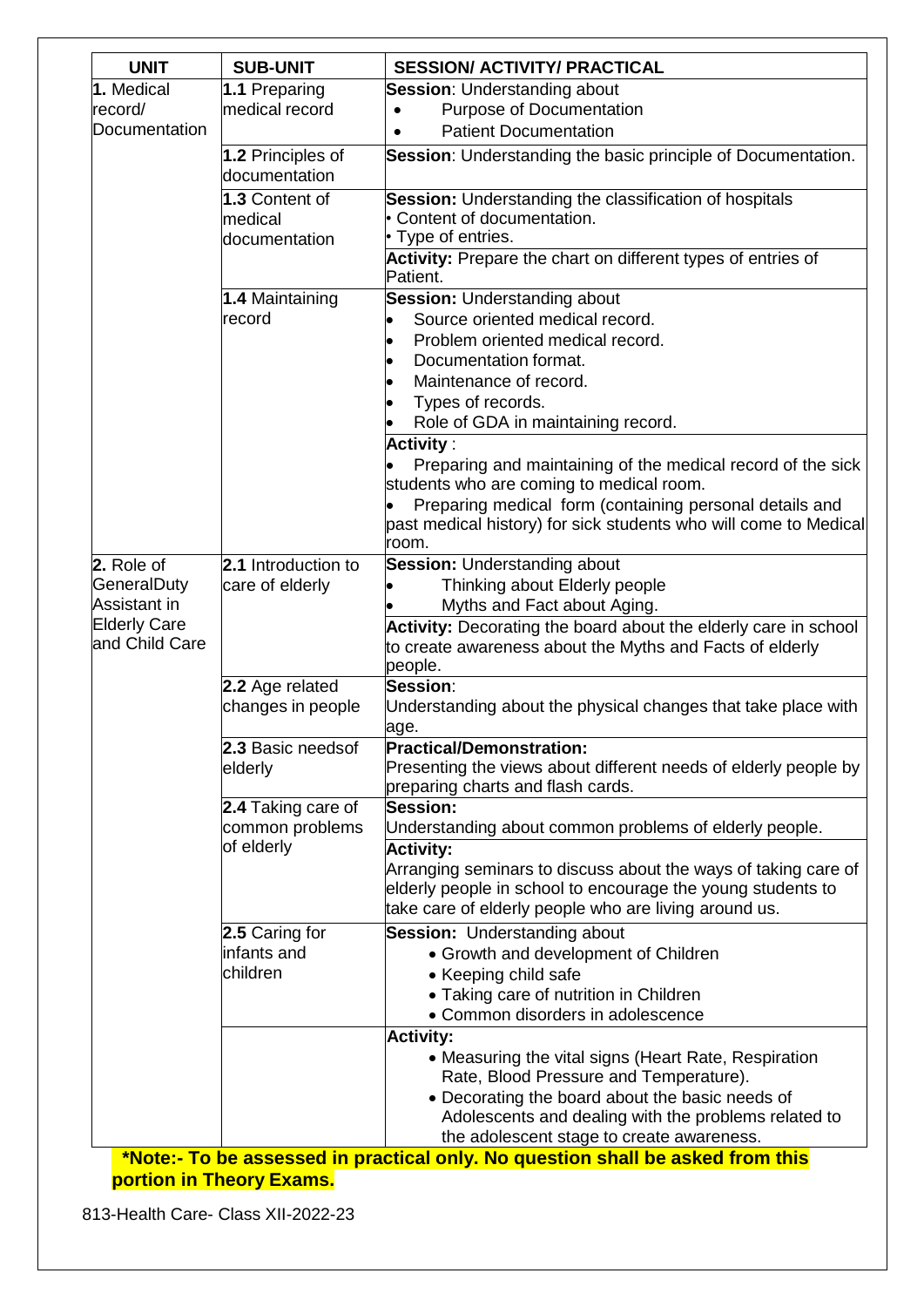| <b>UNIT</b>                | <b>SUB-UNIT</b>                                                                                                | <b>SESSION/ ACTIVITY/ PRACTICAL</b>                                                                                                                                                                    |
|----------------------------|----------------------------------------------------------------------------------------------------------------|--------------------------------------------------------------------------------------------------------------------------------------------------------------------------------------------------------|
| 3. Bio waste<br>Management | 3.1 Introduction to<br>bio-medical waste<br>management<br>3.2 Sources and<br>disposal of bio-<br>medical waste | <b>Session: Understanding about</b><br>Sources of biomedical waste<br>• Disposal of waste<br><b>Session: Understanding about</b><br>• Transportation of biomedical wastes.                             |
|                            | transportation of biomanagement.<br>medical waste                                                              | 3.3 Segregation and Session: Understanding the role of Hospital staff in waste<br>Activity: Prepare chart to explain the roles of different                                                            |
|                            |                                                                                                                | hospital staff in management of Hospital waste.                                                                                                                                                        |
|                            | 3.4 Role of hospital Session:<br>waste management disinfectant.                                                | staff in bio-medical • Stating the difference between antiseptic, sterilization and<br>• Differentiating between the physical agents and chemical                                                      |
| 4. Operation<br>Theatre    | 4.1 Zones and<br>areas in operation<br>theatre complex                                                         | agents used in disinfection and sterilization.<br>Session: Understanding about the aims of planning of<br>operation theatre (OT) and the zones and areas in Operation<br>Theatre complex.              |
|                            | 4.2 Organization of<br>operation theatre<br>(to)                                                               | <b>Session:</b> Understanding about<br>The range of equipment of operation theatre (O.T.)<br>The staff associated with an operation theatre                                                            |
|                            |                                                                                                                | <b>Practical:</b><br>Presentation of the views about the duties of staff of<br>Operation Theatre in Hospital by preparing charts and flash<br>cards.                                                   |
|                            | 4.3 Preparation of                                                                                             | <b>Session:</b>                                                                                                                                                                                        |
|                            | patient for<br>operation*                                                                                      | The role of GDA in the preoperative preparation of<br>the patient. *                                                                                                                                   |
|                            | 4.4 post-operative<br>care                                                                                     | Session: Understanding about the care rendered by General<br>Duty Assistant (GDA) in the post-operative phase.<br><b>Activity:</b> Preparation diet chart for the patients of post-<br>operative care. |

**\*Note:- To be assessed in practical only. No question shall be asked from this portion in Theory Exams.**